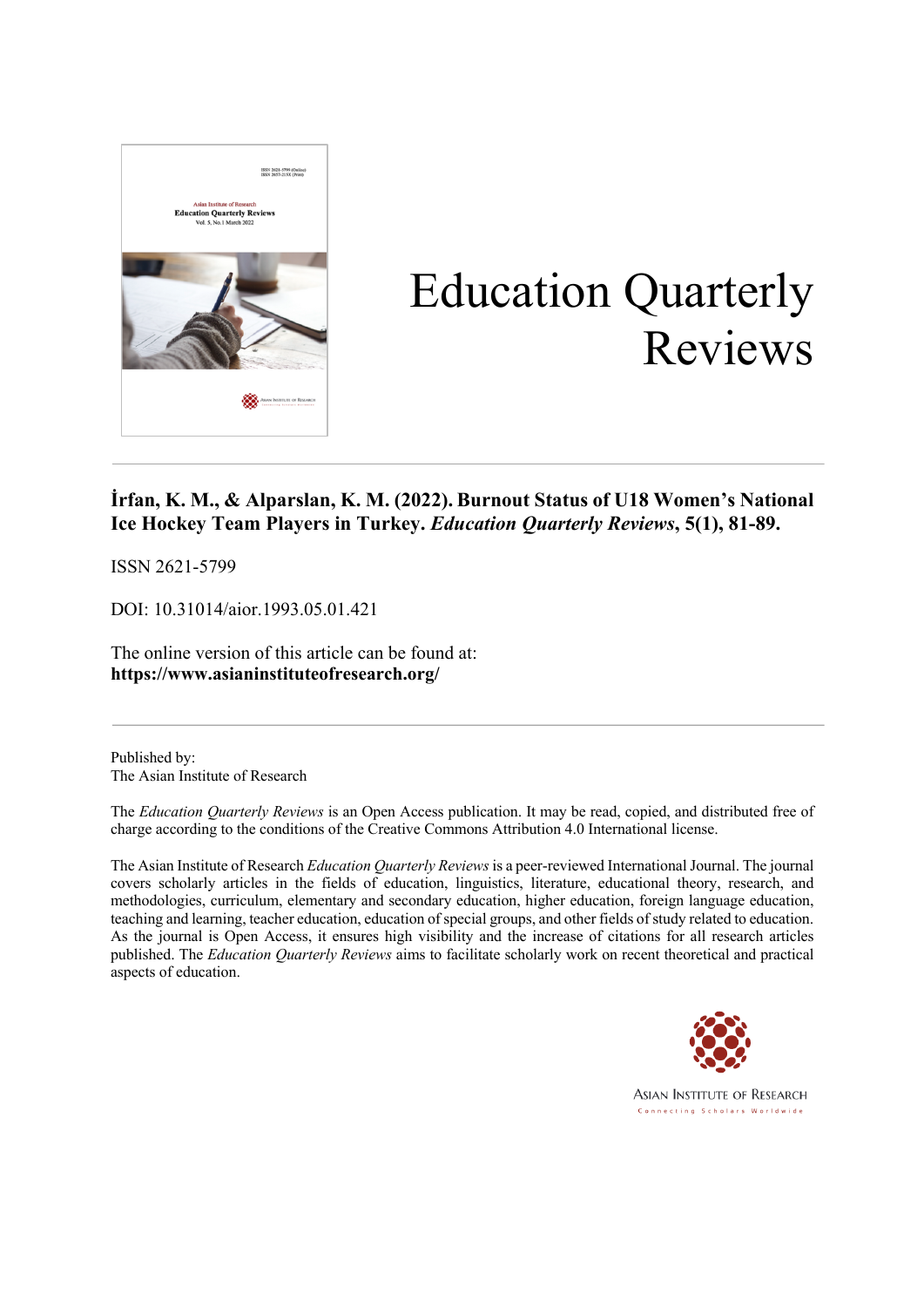

## Burnout Status of U18 Women's National Ice Hockey Team

### Players in Turkey

Kurudirek Muhammet İrfan<sup>1</sup>, Kurudirek Muharrem Alparslan<sup>2</sup>

<sup>1</sup> Physical Education & Sports, Artvin Coruh University, Artvin, Turkey

<sup>2</sup> Faculty of Sports Sciences, Ataturk University, Erzurum, Turkey

Correspondence: Kurudirek Muhammet İrfan, Physical Education & Sports Artvin Coruh University, Artvin, Turkey. E-mail: irfankurudirek@artvin.edu.tr

#### **Abstract**

This study aimed to determine the athletic burnout of the under-18 (U18) women's ice hockey national team players and examine their burnout levels in terms of age, education level, sports history, training frequency, inability to participate in a match due to COVID-19, and history of injury. The research population consisted of the U18 women's ice hockey national team players in Turkey. The sample comprised 27 athletes randomly selected from the target population based on voluntariness. A questionnaire consisting of two parts was used as a data collection tool. The first part of the questionnaire included a personal information form developed by the researcher to determine the characteristics of the participants, such as age, education level, sports history, training frequency, whether they missed any ice hockey matches due to COVID-19, and history of injury. In the second part, the Athlete Burnout Questionnaire, developed by Raedeke and Smith in 2001 and adapted to Turkish by Kelecek et al. in 2016, was administered to measure the athletic burnout levels of the participants. The research findings revealed that the athletes' burnout levels were generally low, but those with a history of disability lasting longer than three months and those that missed ice hockey matches due to COVID-19 had higher burnout levels compared to the remaining participants.

**Keywords:** Women's Ice Hockey, Burnout, COVID-19

#### **1. Introduction**

#### *1.1 Introduce the Problem*

In ice hockey, which is described as one of the most difficult team sports in the world (ESPN, 2021), athletes go through an intense, difficult, and long process in order to reach a high level of performance. The ongoing pandemic conditions have further complicated this process since athletes have had to deal with additional situations, such as tournament/league/match and training cancellations and being deprived of athletic activities. This difficult process experienced can cause both physical and psychological exhaustion in athletes, which emerges as burnout.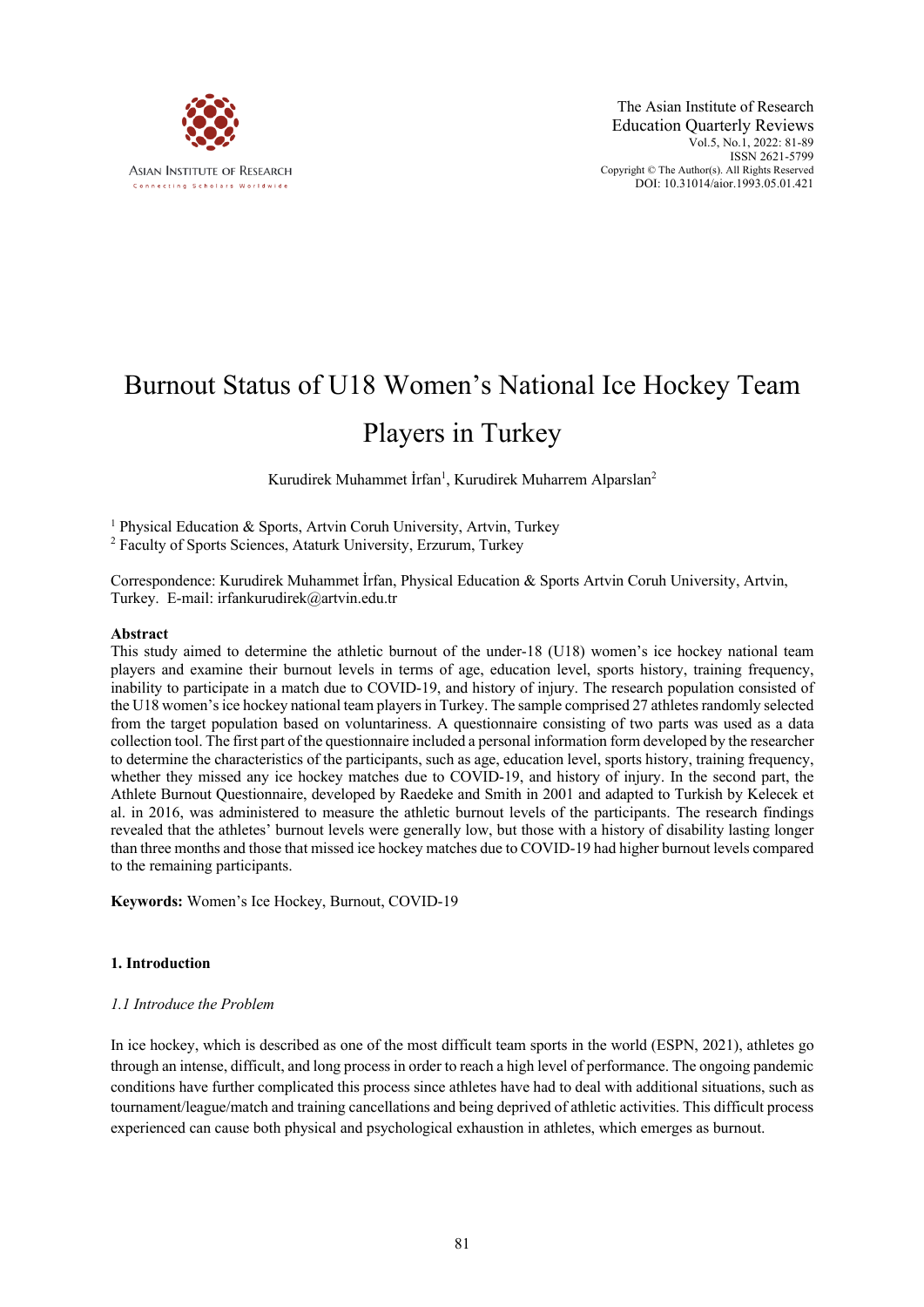#### *1.2 Explore Importance of the Problem*

In history, the concept of burnout was introduced by Freudenberger (1974), and later Maslach and Jackson (1981) developed the Maslach Burnout Inventory to measure the hypothesized aspects of this concept. Since the Maslach Burnout Scale was developed, it has been used in research in various fields to reveal the effects of burnout on the life of individuals. Maslach and Jackson (1981) and Maslach and Goldberg (1998) divided burnout into sub-scales, describing it as a three-component psychological syndrome consisting of emotional exhaustion, depersonalization, and reduced personal accomplishment.

In the following years, burnout was adapted to the sports environment and redefined by Raedeke (1997) as a syndrome with three basic dimensions: emotional/physical exhaustion, reduced athletic accomplishment, and sport devaluation. Athletes experiencing burnout first report a depletion of emotional and physical energy due to the high demands of training and matches. Then, they perceive a lower sense of achievement because they often fail to meet their goals and it seems difficult to achieve desired results. Finally, they begin to devalue sports. It can be stated that as athletes' interest in sports decreases, their sensitivity to their performance also decreases (Raedeke, 1997). Brenner (2007) argued that burnout in athletes usually occurs due to the loss of endurance and continued fatigue caused by excessive effort. From this argument, it can be deduced that ice hockey players are prone to burnout due to the effort required by this sports activity. Gould et al. (1996a) suggested two types of burnout: In the first, athletes abandon sports completely while in the second, they continue these activities at a lower level than their previous performance.

#### *1.3 Describe Relevant Scholarship*

A prominent factor for an athlete to perform at an optimum level is mental endurance, which can be considered as a quality that combines various human characteristics and allows an athlete to constantly make the most of his/her physical abilities. Mental endurance in athletes is a collection of values, attitudes, emotions and behaviors that enable them to overcome obstacles, distress or pressure to which they are exposed, as well as helping them maintain their concentration and motivation to reach their goals consistently. It is suggested that mental endurance required by these attitudes protects athletes from burnout (Gucciardi and Gordon, 2009; Madigan and Nicholls, 2017).

A previously unidentified new type of coronavirus, which was determined as the cause of several pneumonia cases in late 2019 in Wuhan, China, was declared a 'pandemic' by WHO in March 2020. The disease, known as coronavirus disease 2019 (COVID-19), has been responsible for infecting millions of cases and resulting in deaths worldwide due to its rapid spread (Lu et al., 2020).

One of the sports branches affected by the COVID-19 pandemic is undoubtedly ice hockey. The postponement/cancellation of international leagues and organizations by relevant authorities with the onset of the COVID-19 pandemic has also affected local organizations and brought about many changes with it (Kurudirek, 2021).

The under-18 (U18) women's national ice hockey team of Turkey, which won the silver medal in its division in Mexico in 2020 (TBHF, 2020), was not able to perform in the U18 Women's Ice Hockey World Championship Division 2 Group B matches planned to be held in Kocaeli/Turkey from 28 to 31 January 2021 due to the cancellation announced on September 17, 2020 (IIHF, 2020). The International Ice Hockey Federation (IIHF) canceled a total of 28 world championship organizations to be held in the 2020-2021 season including the topdivision Men's World Championship, U20 Men's World Championship, U18 Men's World Championship, and U18 Women's World Championship (IIHF, 2021). Interestingly, despite the cancellation of U18 Women's Ice Hockey World Championship planned to be held in Sweden from 5 to 12 January 2021, in the same season, the U20 Men's Ice Hockey World Championship was held from December 25, 2020, to January 5, 2021, without any cancellation.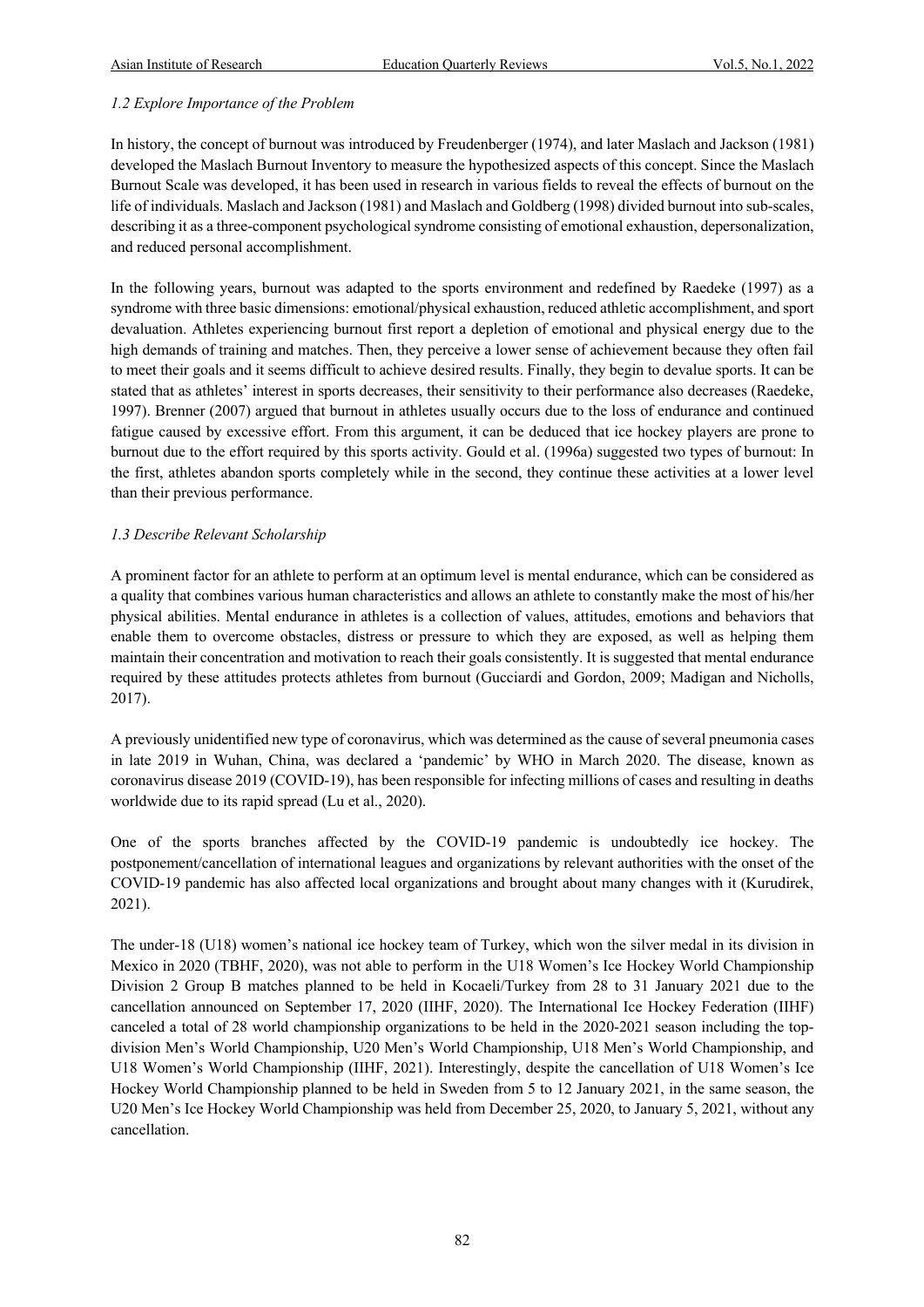#### *1.4 State Hypotheses and Their Correspondence to Research Design*

As for the 2022 season, on December 24, 2021, IIHF announced that all the January 2022 tournaments were cancelled (IIHF, 2021). This announcement, made only 15 days before the closest event, undoubtedly reached many countries while in the pre-tournament training camp. Of the seven world championship organizations to be held in January 2022, five are U18 women's and two were U20 men's organizations. The cancellation of the U18 women's ice hockey world championship organizations for two consecutive years is important in terms of determining the associated burnout caused by this situation in athletes.

This study aimed to determine the athletic burnout of the U18 women's ice hockey national team players and examine their burnout levels in terms of age, education level, sports history, training frequency, inability to participate in a match due to COVID-19, and history of injury.

#### **2. Method**

A questionnaire consisting of two parts was used as a data collection tool in the research. The first part of the questionnaire included a personal information form prepared by the researcher to determine the participants' age, education level, sports history, training frequency, inability to participate in matches due to COVID-19, and history of injury. In the second part of the questionnaire, the Athlete Burnout Questionnaire, which was developed by Raedke and Smith in 2001 and adapted into Turkish by Kelecek et al. in 2016, was administered to measure the athletic burnout levels of the participants. This questionnaire contains a total of 13 items under three dimensions, namely emotional/physical exhaustion, reduced athletic accomplishment, and sport devaluation. The Cronbach alpha coefficient of this five-point Likert-type scale was determined as .874.

#### *2.1 Study Population and Sample*

The research population consisted of the Turkish U18 women's ice hockey national team players. The sample group comprised 27 athletes randomly selected from the target population based on voluntariness to participate in the research.

#### *2.2 Data Collection Tools*

A questionnaire consisting of two parts was used as a data collection tool in the research. The first part of the questionnaire included a personal information form prepared by the researcher to determine the participants' age, education level, sports history, training frequency, inability to participate in matches due to COVID-19, and history of injury. In the second part of the questionnaire, the Athlete Burnout Questionnaire, which was developed by Raedke and Smith in 2001 and adapted into Turkish by Kelecek et al. in 2016, was administered to measure the athletic burnout levels of the participants. This questionnaire contains a total of 13 items under three dimensions, namely emotional/physical exhaustion, reduced athletic accomplishment, and sport devaluation. The Cronbach alpha coefficient of this five-point Likert-type scale was determined as .874.

#### *2.3 Statistical Analysis*

SPSS v. 20 software package was used to analyze the data. After the data collected with the data collection tool were transferred to the electronic environment, first the normality test was carried out. Upon determining the data did not show a normal distribution, non-parametric analyses were undertaken. Accordingly, the Mann-Whitney U test was used to compare two-group variables related to the demographic characteristics of the participants, such as descriptive statistics, education level, and disability history, while the Kruskal Wallis H test was used to compare variables with more than two groups; e.g., age, sports history, training frequency, and inability to participate in matches due to COVID-19.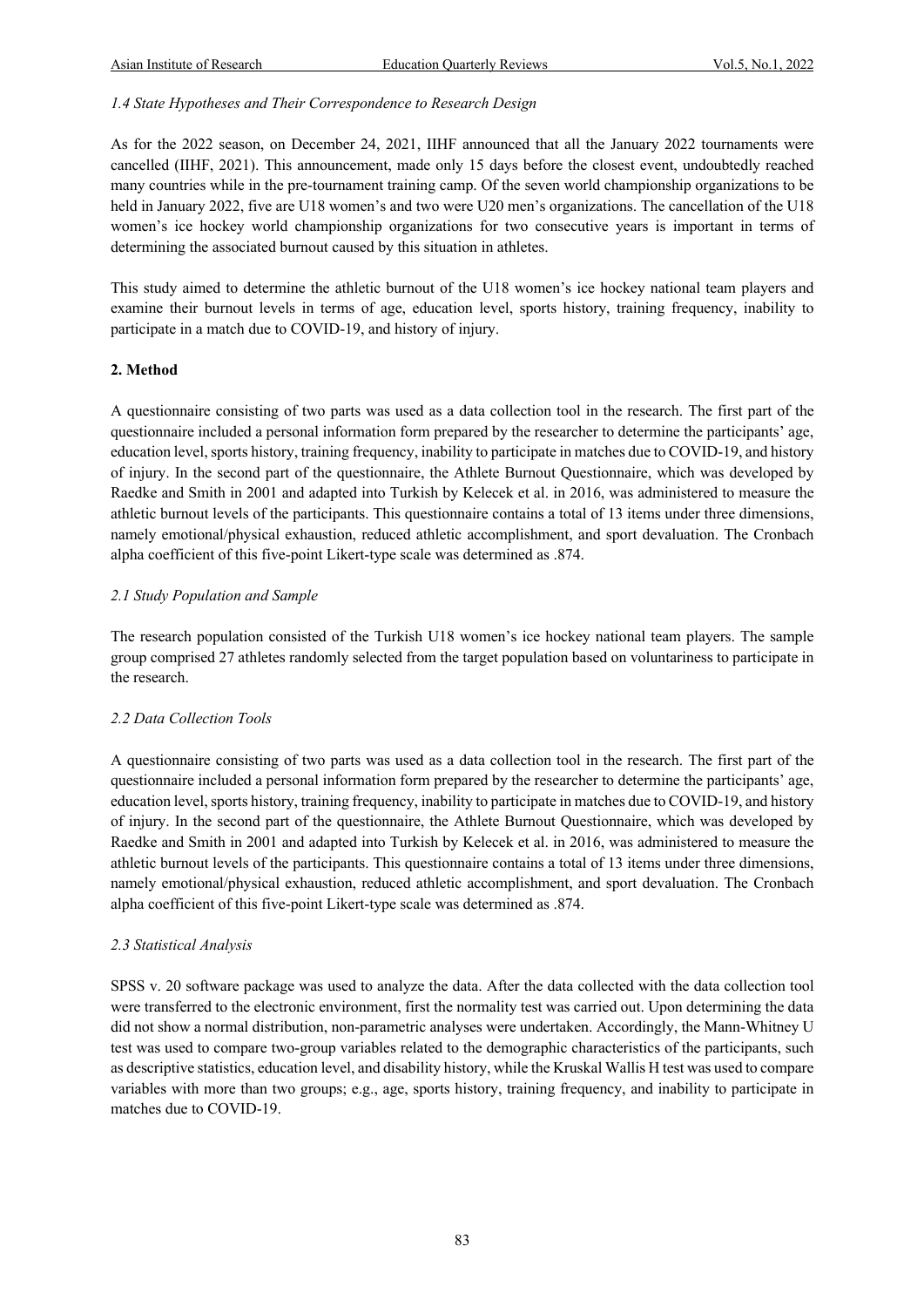#### **3. Results**

Most of the participants had a high school education level, did not have a history of disability for more than three months, and were 18 years old. It was also determined that most had a sports history of for four to five years and engaged in weekly training of three or 10 hours. When the distribution of the participants according to the number of matches they missed due to COVID-19 was examined, it was observed that the groups had an equal distribution (Table 1).

|                              |             | n  | $\frac{0}{0}$ |  |  |  |  |
|------------------------------|-------------|----|---------------|--|--|--|--|
|                              | High school | 17 | 63            |  |  |  |  |
| <b>Education level</b>       | University  | 10 | 37            |  |  |  |  |
| <b>History of disability</b> | Present     | 9  | 33.3          |  |  |  |  |
| (longer than three months)   | Absent      | 18 | 66.7          |  |  |  |  |
|                              | 16          | 6  | 22.2          |  |  |  |  |
| Age (years)                  | 17          | 6  | 22.6          |  |  |  |  |
|                              | 18          | 15 | 55.6          |  |  |  |  |
|                              | $4 - 5$     | 12 | 44.4          |  |  |  |  |
| <b>Sports history</b>        | $6 - 7$     | 9  | 33.3          |  |  |  |  |
| (years)                      | $8+$        | 6  | 22.2          |  |  |  |  |
|                              | 3           | 9  | 33.3          |  |  |  |  |
| Length of weekly training    | 5           | 6  | 22.2          |  |  |  |  |
| (hours)                      | 10          | 9  | 33.3          |  |  |  |  |
|                              | 12          | 3  | 11.1          |  |  |  |  |
|                              | $1-5$       | 9  | 33.3          |  |  |  |  |
| <b>Missed matches due to</b> | $6-10$      | 9  | 33.3          |  |  |  |  |
| COVID-19 (number)            | $11+$       | 9  | 33.3          |  |  |  |  |
| <b>Total</b>                 |             | 27 | 100           |  |  |  |  |

Table 1: Demographic Variables of the Participants

The participants' total mean score in the Athlete Burnout Questionnaire indicated that their burnout levels were generally low. When examined according to the dimensions of the questionnaire, it was determined that the participants had a low score in emotional/physical exhaustion, moderate score in reduced athletic accomplishment, and low score in sport devaluation (Table 2).

| 1 were 201 at the composite the correlation of the complete the component component to |    |      |      |                  |  |  |  |
|----------------------------------------------------------------------------------------|----|------|------|------------------|--|--|--|
|                                                                                        | n  | Min  | Max  | $X \pm SD$       |  |  |  |
| Emotional/physical exhaustion                                                          | 27 | 1.2  | 4.46 | $2.4 \pm .796$   |  |  |  |
| Reduced athletic accomplishment                                                        | 27 | 2.25 | 4.8  | $3.19 \pm .847$  |  |  |  |
| <b>Sport devaluation</b>                                                               | 27 |      | 4.75 | $1.97 \pm 1.056$ |  |  |  |
| <b>Total</b>                                                                           | 27 | 1.69 | 4.46 | $2.46 \pm .789$  |  |  |  |

Table 2: Participants' Mean Scores in the Athlete Burnout Questionnaire

No statistically significant difference was found in the mean ranks of the total and dimension scores of the Athlete Burnout Questionnaire according to the education level of the participants. However, it was observed that the participants with university education had a higher mean rank than those with high school education in relation to the emotional/physical exhaustion and sport devaluation dimensions while the latter had a higher mean rank in reduced athletic achievement dimension compared to the former (Table 3).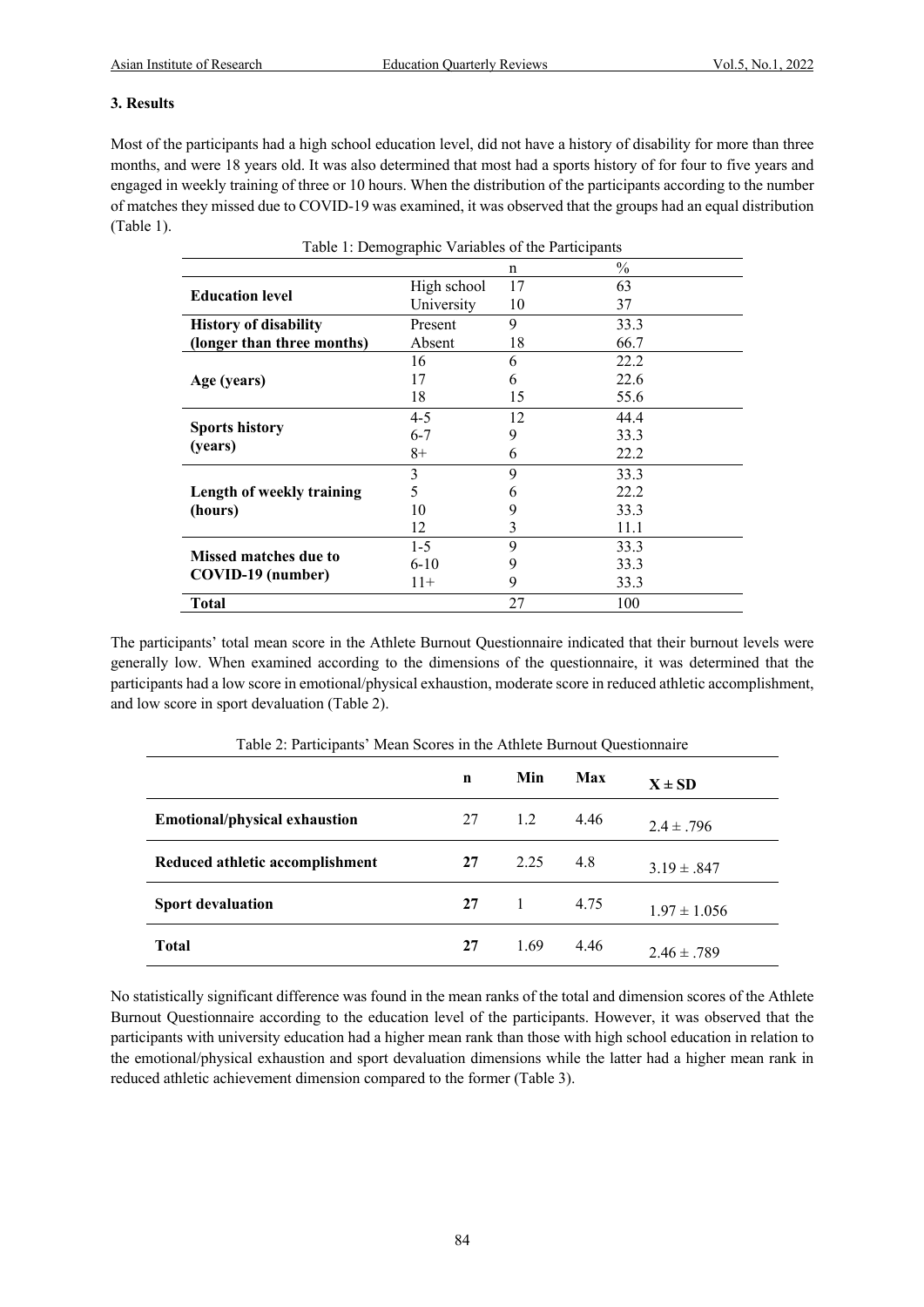| <b>Educational Level</b>             |                    |    |           |              |    |          |      |  |
|--------------------------------------|--------------------|----|-----------|--------------|----|----------|------|--|
| Factor                               | Variable           | n  | Mean rank | Sum of ranks | U  | Z        | P    |  |
|                                      | (education)        |    |           |              |    |          |      |  |
| <b>Emotional/physical exhaustion</b> | <b>High school</b> | 17 | 13.29     | 226          | 73 | $-.608$  | .543 |  |
|                                      | University         | 10 | 15.20     | 152          |    |          |      |  |
| Reduced athletic                     | <b>High school</b> | 17 | 15.24     | 259          | 64 | $-1.069$ | .285 |  |
| accomplishment                       | University         | 10 | 11.90     | 119          |    |          |      |  |
| <b>Sport devaluation</b>             | <b>High school</b> | 17 | 12.76     | 217          | 64 | $-1.107$ | .268 |  |
|                                      | University         | 10 | 16.10     | 161          |    |          |      |  |
|                                      | <b>High school</b> | 17 | 14.35     | 244          |    | $-.303$  |      |  |
| <b>Total</b>                         | University         | 10 | 13.40     | 134          | 79 |          | .762 |  |

Table 3: Comparison of the Participants' Mean Scores in the Athlete Burnout Questionnaire According to their

A statistically significant difference was found in the mean ranks of the total and dimension scores of the scale according to the presence of a history of disability lasting longer than three months. According to the result, for the total scale and all its dimensions, the participants with a history of disability lasting longer than three months had statistically significantly higher mean ranks compared to those without a disability history (Table 4).

Table 4: Comparison of the Participants' Mean Scores in the Athlete Burnout Questionnaire According to the History of Long-Term Disability

| Factor                        | <b>Variable</b><br>(history of<br>disability) | $\mathbf n$ | Mean rank | Sum of ranks | U      | Z        | P    |
|-------------------------------|-----------------------------------------------|-------------|-----------|--------------|--------|----------|------|
| Emotional/physical exhaustion | <b>Present</b>                                | 9           | 22.50     | 202.50       | 4.500  | $-3.973$ | .000 |
|                               | Absent                                        | 18          | 9.75      | 175.50       |        |          |      |
| Reduced athletic              | <b>Present</b>                                | 9           | 18.50     | 166.50       | 40.500 | $-2.112$ | .035 |
| accomplishment                | Absent                                        | 18          | 11.75     | 211.50       |        |          |      |
| <b>Sport devaluation</b>      | <b>Present</b>                                | 9           | 21.50     | 193.50       | 13.500 | $-3.646$ | .000 |
|                               | Absent                                        | 18          | 10.25     | 184.50       |        |          |      |
| <b>Total</b>                  | <b>Present</b>                                | 9           | 22.00     | 198.00       | 9.000  | $-3.724$ | .000 |
|                               | Absent                                        | 18          | 10.00     | 180.00       |        |          |      |

When examined according to age, the 16-year-old participants had a statistically significantly higher mean rank than the 17-year-old participants in relation to the total scale and the reduced athletic accomplishment dimension (Table 5).

|  |  |  | Table 5: Comparison of the Participants' Mean Scores in the Athlete Burnout Questionnaire According to Age |
|--|--|--|------------------------------------------------------------------------------------------------------------|
|  |  |  |                                                                                                            |

| Factor                                       | Variable<br>(age) | $\mathbf n$ | <b>Mean rank</b> | <b>SD</b>      | ${\bf X}^2$ | $\mathbf{p}$ | <b>Difference</b> |
|----------------------------------------------|-------------------|-------------|------------------|----------------|-------------|--------------|-------------------|
| Emotional/physical                           | 16                | 6           | 17.00            |                |             |              |                   |
| exhaustion                                   | 17                | 6           | 8.00             | $\overline{2}$ | 4.719       | .094         |                   |
|                                              | 18                | 15          | 15.20            |                |             |              |                   |
| <b>Reduced</b><br>athletic<br>accomplishment | 16                | 6           | 22.25            |                |             |              |                   |
|                                              | 17                | 6           | 11.00            | 2              | 8.626       | $.013*$      | 1 < 2             |
|                                              | 18                | 15          | 11.90            |                |             |              |                   |
|                                              | 16                | 6           | 12.50            |                |             |              |                   |
| <b>Sport devaluation</b>                     | 17                | 6           | 10.25            | 2              | 2.872       | 238          |                   |
|                                              | 18                | 15          | 16.10            |                |             |              |                   |
| <b>Total</b>                                 | 16                | 6           | 21.50            |                |             |              |                   |
|                                              | 17                | 6           | 8.00             | $\overline{2}$ | 8.970       | $.011*$      | 1 < 2             |
|                                              | 18                | 15          | 13.40            |                |             |              |                   |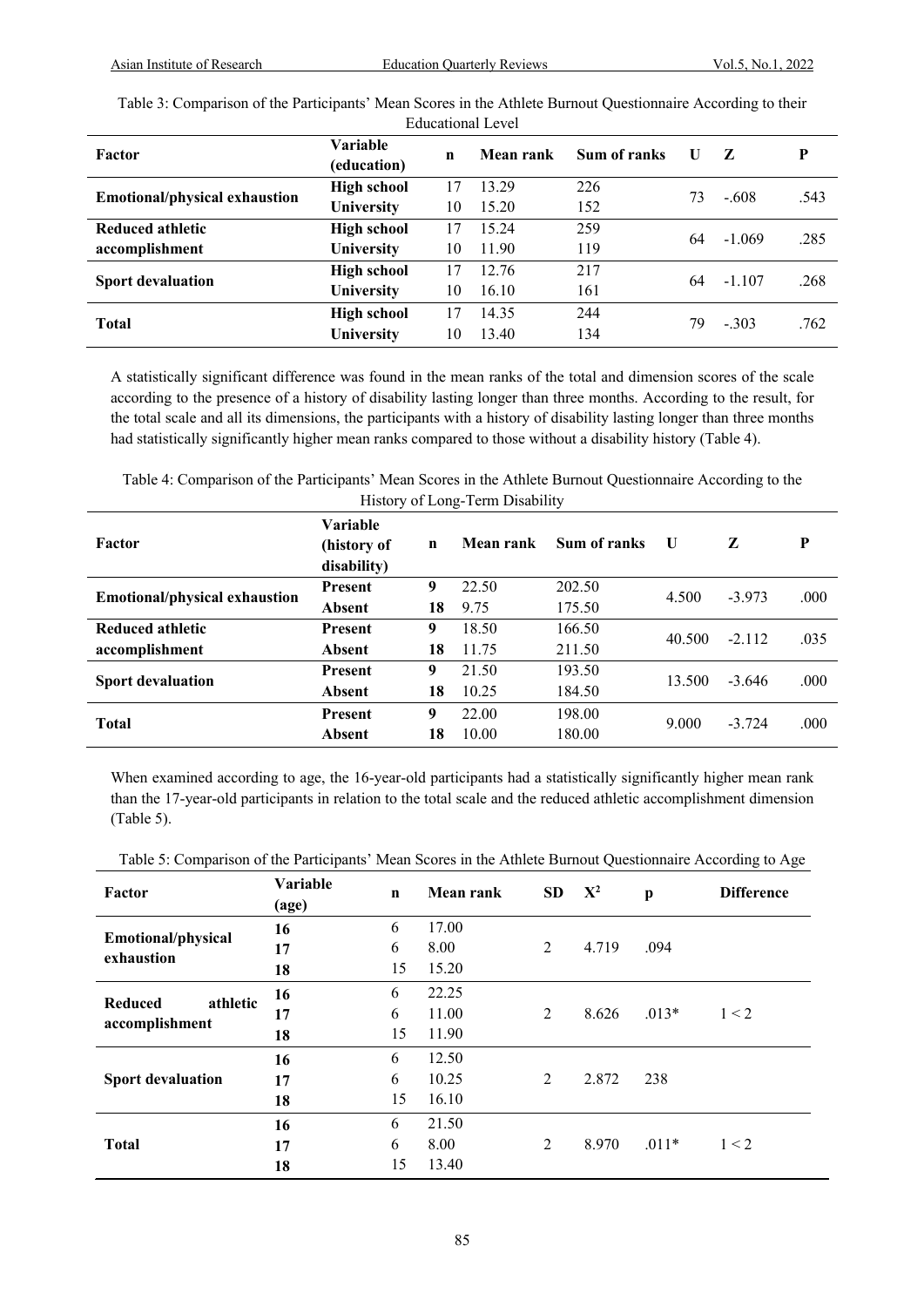Concerning the evaluation made according to the length of sports history of the participants, those who had been involved in sports for four to five years and six to seven years had statistically significantly higher mean ranks in the reduced athletic accomplishment dimension than the group with more than eight years' sports history. In addition, the participants with a sports history of six to seven years had a statistically significantly higher mean rank in the sport devaluation dimension and total scale compared to those with more than eight years' sports history (Table 6).

Table 6: Comparison of the Participants' Mean Scores in the Athlete Burnout Questionnaire According to Sports History

| Factor                                  | Variable<br>(sports)<br>history) | $\mathbf n$  | <b>Mean rank</b>       | <b>SD</b>      | ${\bf X}^2$ | $\mathbf{p}$ | <b>Difference</b> |
|-----------------------------------------|----------------------------------|--------------|------------------------|----------------|-------------|--------------|-------------------|
| <b>Emotional/physical</b><br>exhaustion | $4 - 5$                          | 12<br>9      | 12.13<br>19.00         | $\overline{2}$ | 5.690       | .058         |                   |
|                                         | $6 - 7$<br>$8+$                  | 6            | 10.25                  |                |             |              |                   |
| Reduced athletic<br>accomplishment      | $4 - 5$<br>$6 - 7$<br>$8+$       | 12<br>9<br>6 | 16.63<br>17.50<br>3.50 | $\overline{2}$ | 13.946      | $.001*$      | 3 < 1, 2          |
| <b>Sport devaluation</b>                | $4 - 5$<br>$6 - 7$<br>$8+$       | 12<br>9<br>6 | 9.50<br>21.50<br>11.75 | 2              | 13.650      | .001         | 1 < 2             |
| <b>Total</b>                            | $4 - 5$<br>$6 - 7$<br>$8+$       | 12<br>9<br>6 | 14.00<br>19.00<br>6.50 | 2              | 9.028       | $.011*$      | 3 < 2             |

Another statistically significant difference was observed according to the weekly training durations of the participants. The participants who trained for five hours a week had a statistically significantly lower mean rank in the emotional/physical burnout dimension than those who trained for 10 hours a week (Table 7).

| Length of <i>weekly</i> Framing           |                                        |             |              |                |                   |              |                   |  |  |
|-------------------------------------------|----------------------------------------|-------------|--------------|----------------|-------------------|--------------|-------------------|--|--|
| Factor                                    | Variable<br>(weekly training<br>hours) | $\mathbf n$ | Mean<br>rank |                | SD X <sup>2</sup> | $\mathbf{p}$ | <b>Difference</b> |  |  |
|                                           | 3                                      | 9           | 12.00        |                |                   |              |                   |  |  |
| Emotional/physical                        | 5                                      | 6           | 6.50         | $\overline{3}$ | 11.434            | $.010*$      | 2 < 3             |  |  |
| exhaustion                                | 10                                     | 9           | 19.50        |                |                   |              |                   |  |  |
|                                           | 12                                     | 3           | 18.50        |                |                   |              |                   |  |  |
| <b>Reduced athletic</b><br>accomplishment | 3                                      | 9           | 12.50        |                | .532              |              |                   |  |  |
|                                           | 5                                      | 6           | 14.75        | $\overline{3}$ |                   | .912         |                   |  |  |
|                                           | 10                                     | 9           | 15.00        |                |                   |              |                   |  |  |
|                                           | 12                                     | 3           | 14.00        |                |                   |              |                   |  |  |
|                                           | 3                                      | 9           | 18.00        |                | 5.692             |              |                   |  |  |
| <b>Sport devaluation</b>                  | 5                                      | 6           | 8.75         | 3              |                   | .128         |                   |  |  |
|                                           | 10                                     | 9           | 13.00        |                |                   |              |                   |  |  |
|                                           | 12                                     | 3           | 15.50        |                |                   |              |                   |  |  |
|                                           | 3                                      | 9           | 12.00        |                |                   |              |                   |  |  |
| <b>Total</b>                              | 5                                      | 6           | 11.00        | 3              |                   | .365         |                   |  |  |
|                                           | 10                                     | 9           | 17.00        |                | 3.178             |              |                   |  |  |
|                                           | 12                                     | 3           | 17.00        |                |                   |              |                   |  |  |

Table 7: Comparison of the Participants' Mean Scores in the Athlete Burnout Questionnaire According to the  $\det_{\mathbf{z}} \mathbf{L}$  of Weekly Training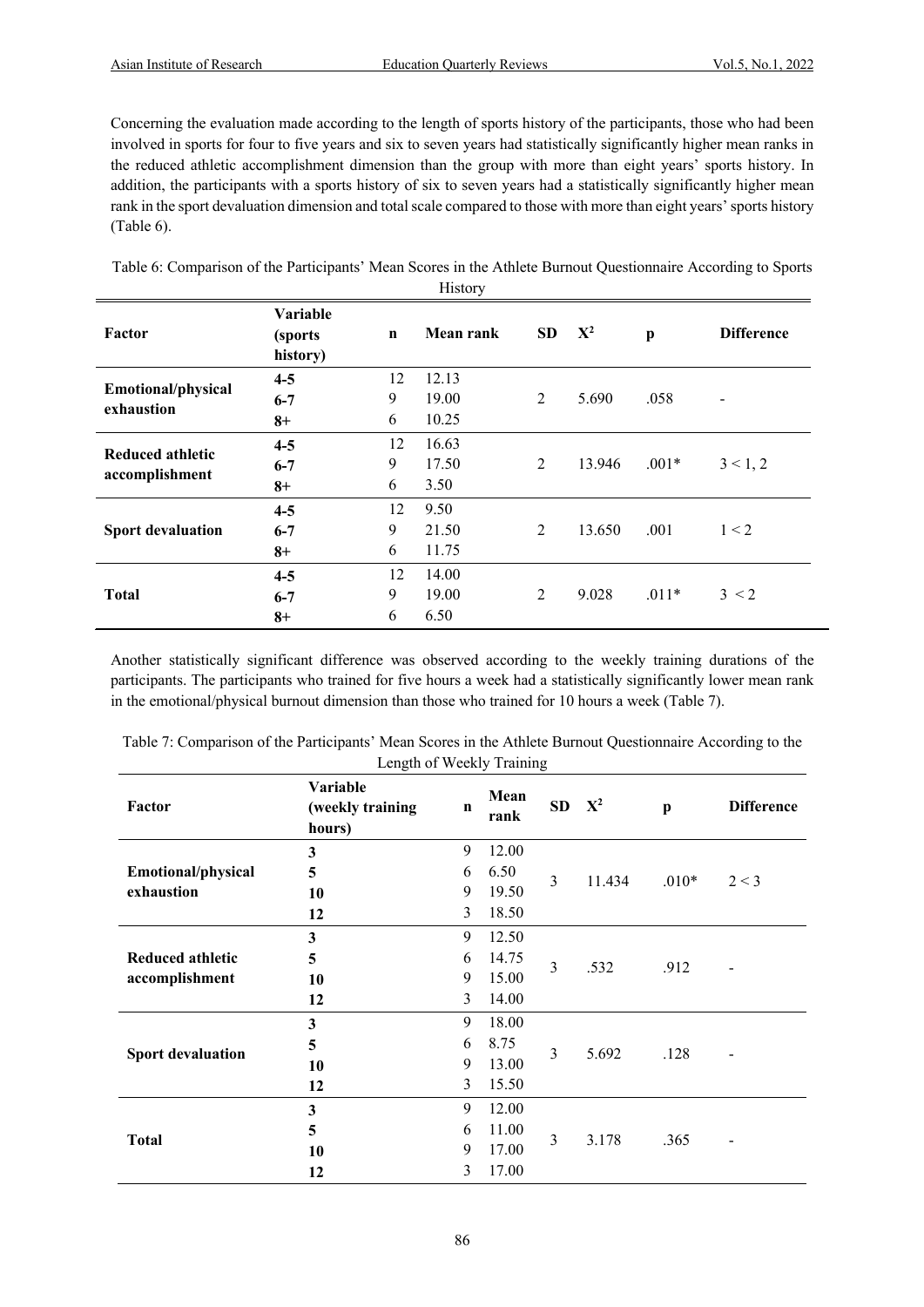Lastly, statistically significant differences were found between the groups in terms of the mean ranks of the total scale and emotional/physical exhaustion dimension according to the number of matches missed due to COVID-19. The participants who missed six to 10 matches due to COVID-19 had a statistically significantly lower mean rank in the emotional/physical exhaustion dimension than those that missed one to five or more than 11 matches, and the participants who missed one to five matches due to COVID-19 had a statistically significantly higher mean rank in the total scale compared to those that missed six to 10 matches (Table 8).

Table 8. Comparison of the Participants' Mean Scores in the Athlete Burnout Questionnaire According to Missed Matches due to COVID-19

| Factor                    | Variable<br>(missed matches<br>due to COVID-19) | $\mathbf n$ | Mean rank | <b>SD</b>      | ${\bf X}^2$ | $\mathbf{p}$ | <b>Difference</b>        |
|---------------------------|-------------------------------------------------|-------------|-----------|----------------|-------------|--------------|--------------------------|
| <b>Emotional/physical</b> | $1-5$                                           | 9           | 18.50     |                |             |              |                          |
| exhaustion                | $6 - 10$                                        | 9           | 6.00      | $\overline{2}$ | 14.056      | $.001*$      | 2 < 1, 3                 |
|                           | $11+$                                           | 9           | 17.50     |                |             |              |                          |
| Reduced athletic          | $1-5$                                           | 9           | 17.00     |                |             |              |                          |
|                           | $6 - 10$                                        | 9           | 12.50     | 2              | 1.983       | .371         | $\overline{\phantom{0}}$ |
| accomplishment            | $11+$                                           | 9           | 12.50     |                |             |              |                          |
|                           | $1-5$                                           | 9           | 14.50     |                |             |              |                          |
| <b>Sport devaluation</b>  | $6 - 10$                                        | 9           | 11.00     | 2              | 2.442       | .295         | $\overline{\phantom{a}}$ |
|                           | $11+$                                           | 9           | 16.50     |                |             |              |                          |
|                           | $1-5$                                           | 9           | 18.00     |                |             |              |                          |
| <b>Total</b>              | $6 - 10$                                        | 9           | 9.00      | 2              | 6.067       | $.048*$      | 1 < 2                    |
|                           | $11+$                                           | 9           | 15.00     |                |             |              |                          |

#### **4. Discussion**

Gould et al. (1996a,b; 1997) listed factors causing athletic burnout as injury, overtraining, feeling tired all the time, lack of physical development, irregular performance, losing matches, constant traveling, limited time spent with friends and social environment, believing that one's life is dominated by sports, family and environment pressure, negative team atmosphere, rival teams cheating to win, not enjoying sports, urge to please others, need to feel valuable, and expectation of winning. This is in agreement with the findings of our study revealing that the participants who had a history of disability lasting for more than three months had a statistically significantly higher mean rank in the Athletic Burnout Questionnaire than those without this history.

It is estimated that 6% to 11% of athletes suffer from high levels of burnout (Raedeke, 1997; Eklund and Cresswell, 2007). In athletes, burnout is associated with many negative consequences, such as reduced motivation and decreased performance, which ultimately leads to quitting sports (Gustafsson et al. 2017). In the current study, the burnout status of the participants can be explained by the cancellation of all their official international matches for the last two seasons and most players not being able to play in the U18 category again due to the age limit despite their achievement in having won the silver medal in the last official organization. Taking part in national teams may cause high-level athletes to bear a more stressful process and burden them with more responsibility for national success (Çelebi, 2020). Similarly, it can be stated that world championship organizations, which were planned to be held in Turkey but were canceled twice in a row, have further increased the stress levels of national athletes. It is also observed that due to the cancellation of tournaments in the international arena, some national ice hockey events have been organized for young athletes to gain match experience by taking certain preventive measures, and this has positively affected the motivation of athletes who compete in certain age categories (U20 and U18).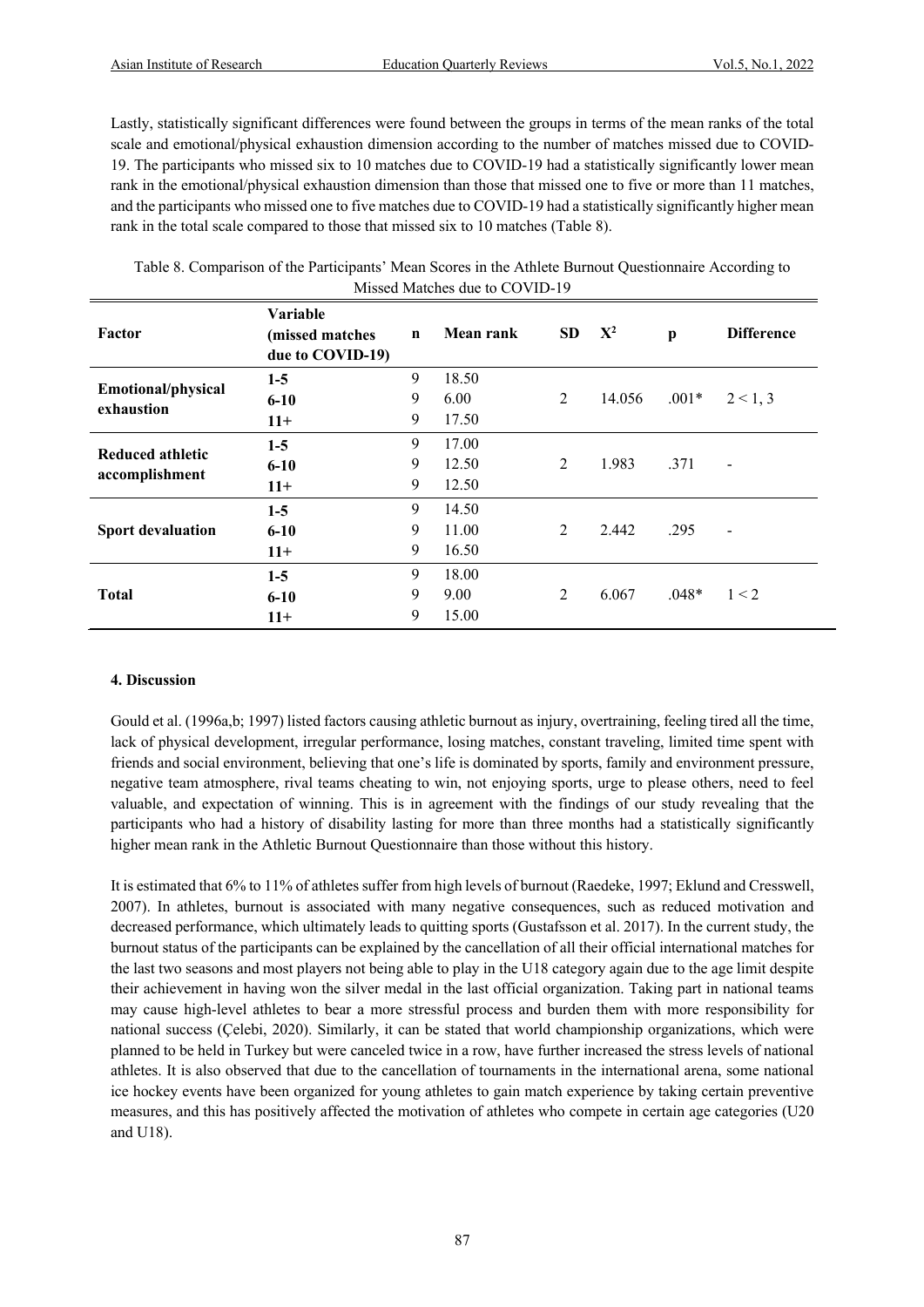IIHF continues to hold some events in environments where strict measures are taken, called 'bubbles'. This means that players, coaches, officials, and other personnel in the bubble cannot leave the safe zone, which includes the hotel, arena, and close-knit training ground, and in most cases, they do not even have to move to another building. Participants in the hotel are limited to their team's floor, with meeting rooms and dining rooms being allocated to the team. If someone leaves the safe zone, including the hospital, they cannot return to the bubble and can no longer participate in the event (IIHF, 2020).

In this study, the high mean rank of the burnout status of the athletes can be explained by their inability to participate in international matches due to the cancellation of seven organizations, of which five were for women's teams, as announced by the international ice hockey federation, despite the continuation of U20 Men's Ice Hockey World Championship. This finding of our research is in line with Maslach and Leiter (1997) reporting that underwork causes as much stress in individuals as overwork.

In light of all the results obtained from the study, we consider that support should be provided by sports psychologists to ensure the continuation of ice hockey activities of young athletes in developing countries, such as Turkey and to eliminate or reduce burnout among these individuals. A similar study can be undertaken with U18 and U20 male ice hockey athletes and sports branches that have been affected by the cancellation of international organizations due to the ongoing pandemic.

#### **Acknowledgments**

I would like to thanks Turkish Ice Hockey Federation for this research.

#### **References**

- Brenner JS. (2007). Overuse injuries, overtraining, and burnout in child and adolescent athletes. Pediatrics, 2007: 119(6), p.1242-1245.
- Çelebi C. (2020) Türkiye süper lig hentbol oyuncularında tükenmişlik durumu. Yayımlanmış Yüksek Lisans Tezi. Çanakkale Onsekiz Mart Üniversitesi, , Sağlık Bilimleri Enstitüsü.
- DSÖ, (2020). Hastalıkların Uluslararası Sınıflandırılması: Tükenmişlik Durumu. Erişim adresi: https://www.who.int/mental\_health/evidence/burn-out/en/ Erişim Tarihi: 10.12.2021
- Eklund RC., 2 SL. (2007) Athlete Burnout. Third Edition (Tenenbaum G., Eklund RC. Eds), Handbook of Sport Psychology, John Wiley & Sons Inc., 2007: p.621-641.
- ESPN, (2021). Degree of Difficulty: Sport Rankings. Erişim adresi: https://www.espn.com/espn/page2/sportSkills Erişim Tarihi: 17.12.2021
- Freudenberger HJ. Staff burn-out. Journal of social issues, 1974: 30(1), p.159-165
- Gould D., Tuffey S., Udry E., Loehr J. (1996a). Burnout in competitive junior tennis players: I. A quantitative psychological assessment. The Sport Psychologist, 1996a: 10(4), p.322-340
- Gould D., Tuffey S., Udry E., Loehr J. (1996b). Burnout in competitive junior tennis players: II. Qualitative analysis. The Sports Psychologist, 1996b: 10(4), p.341-366
- Gould D., Udry E., Tuffey S., Loehr J. (1997). Burnout in competitive junior tennis players: III. Individual differences in the burnout experience. The Sport Psychologist, 1997: 11(3), p.257-276.
- Gucciardi DF., Gordon S. (2009). Development and preliminary validation of the cricket mental toughness inventory (CMTI). Journal of Sport Sciences, 2009: 27(12), p.1293-1310.
- Gustafsson H, DeFeese JD., Madigan DJ. (2017). Athlete burnout: Review and recommendations. Current Opinion in Psychology, 16, p.109-113.
- International Ice Hockey Federation (2020). Men's U20, Women's U18 Cancellations. Erişim adresi: https://www.iihf.com/en/news/20591/men-u20-women-u18-cancellations Erişim tarihi: 19.12.2021
- International Ice Hockey Federation (2021). World Championships List. Erişim adresi: https://www.iihf.com/en/tournaments?tournamentType=WM&selectedSeason=2021&tournamentCategory =worlds Erişim tarihi: 19.12.2021
- International Ice Hockey Federation, (2020). How the World Juniors Bubble works. Erişim adresi: https://www.iihf.com/en/events/2021/wm20/news/23262/how-the-world-juniors-bubble-works Erişim tarihi: 10.12.2021
- International Ice Hockey Federation, (2021). January Tournaments Cancelled. Erişim adresi: https://www.iihf.com/en/news/31296/january tournaments cancelled Erişim Tarihi: 24.12.2021.